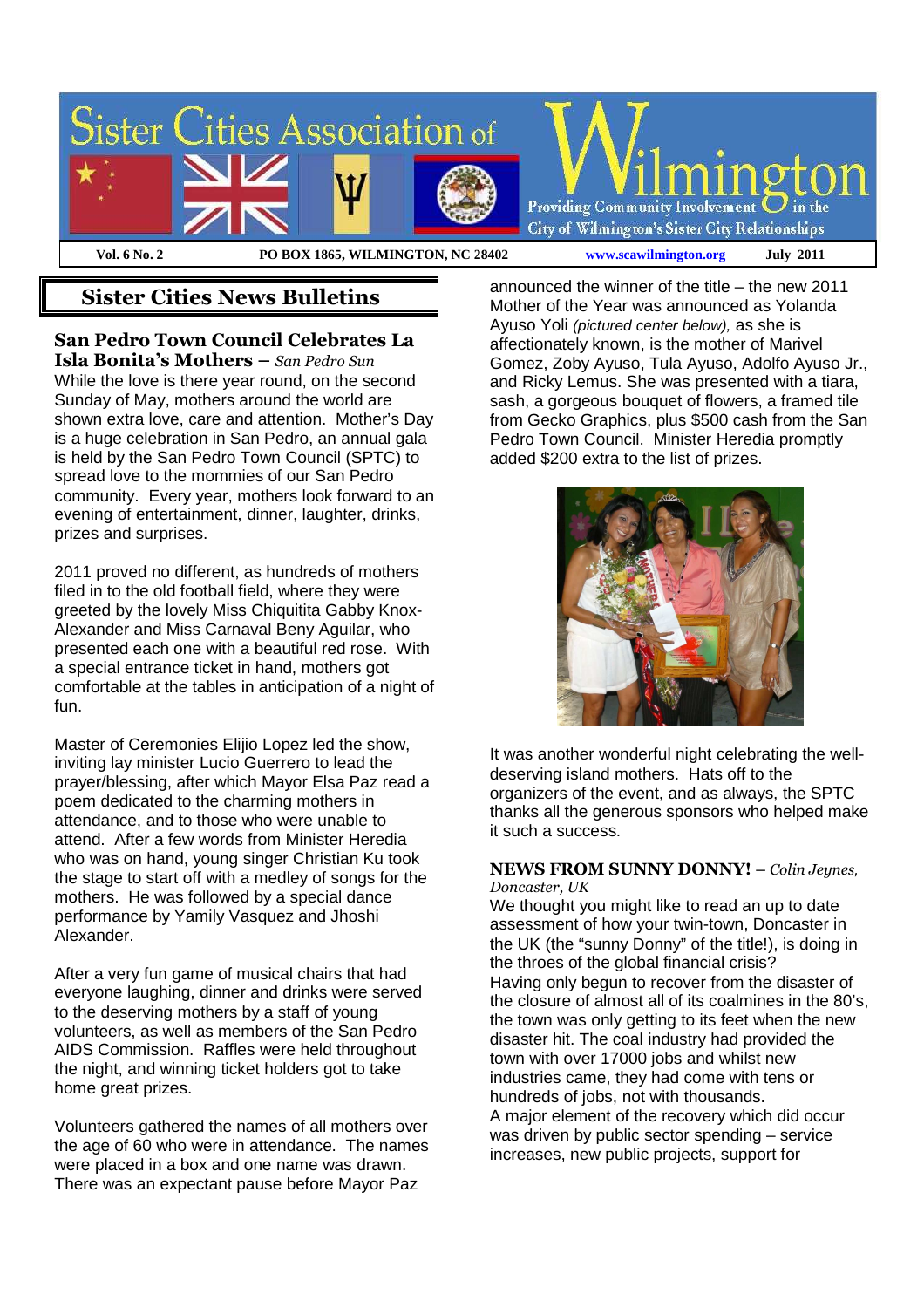voluntary organisations, encouragement of new business start-ups, and the like.

Now our new government is spearheading its economy measures by fiercely cutting public expenditure, especially in local government. Doncaster's Council is having to cut \$45 million from its current programmes and expects to lose at least 2000 of its staff. So there is a definite downturn in our local economy yet again – many private sector industries feed off the spending of the local authority and so they are badly hit too! But Doncaster still has its special innate qualities and with those it will fight for its survival. Its people are famously welcoming (the town's motto is "Discover the spirit"!) and are used to making their own way in the world. The town still has marvelous communications – 1 hour 45 minutes to London by train, surrounded by motorways, and with a budding new airport (and approval has been given to complete the motorway connection to the airport too).

Our rail connections are the best in the country – not just to London but also Birmingham, Manchester, Sheffield, Leeds, Newcastle; for just about anywhere worth going to in Britain, the best place to start from is Sunny Donny!

So how do we capitalise on all these qualities? We have to plan ahead, have a vision of where we want to get to, and how we make the journey. So the Council's officers have developed a new Local Development Framework, which will guide us to a better future, and this is now being consulted upon within our community.

So mark my words – things can only get better and there's plenty worth coming to see in our town – visitors from Wilmington are particularly welcome so call in for a cuppa whenever you fancy!

## **Work Begins on New Bridge to North**

#### **Korea –***Ji Beibei (Global Times)*

China has decided to take "an economic approach" to ease tensions on the Korean Peninsula and push North Korea to forsake its nuclear plan, according to Chinese observers. The observers spoke shortly after construction work began [January 2011] on a new bridge between China and North Korea, a move that raised a round of speculation.

The six kilometers long bridge across the Yalu River will link the new zone of Dandong, Northeast China's Liaoning Province, with southern Sinjiju in North Korea, and is expected to take three years. China will pay the 1.7 billion-yuan (\$258 million) price tag, the report said. Currently there is just a

one way bridge over the Yalu River that was built in 1937 and not suitable for trucks that weigh more than 20 tons. It doesn't meet growing bilateral trade needs, which stood at 4.22-billion yuan (\$640 million) in 2009. Statistics show more than 70 percent of trade between the two countries was based in Dandong. In October 2009, Premier Wen Jiabao visited North Korea and he signed an agreement to build a new bridge over the Yalu River to boost economic ties. Construction was scheduled to begin in October 2010, but was postponed several times.

# **In Other News**

### **Wilmington's First Dragon Boat Race Held in June**

Blue Hand Home owner, Arnie Cullipher, took the bull by its horns and organized the first dragon boat race to take place in Wilmington.



On June 4 the 500 meter race began just north of the Isabelle Holmes Bridge. For race results go to: www.capefeardragonboat.com. The money raised from the event benefited two local organizations - Step Up for Soldiers and the Sunburst Foundation.

Dragon boat races are growing in popularity in North America. Basically teams of 18 people race in a boat adorned with a dragon head to the beat of a drum. Its origin is rooted in a tradition from China to honor the poet and patriot, Chu Yuan, who drowned on the  $5<sup>th</sup>$  day of the  $5<sup>th</sup>$  lunar month in 277 BC. The photo above and the slide show on the SCAW web site are courtesy of Gerald Waller.

## **Wilmington Befriends City in Iraq**

SCAW members became inspired to take action in establishing ties with one city in Iraq following Mike